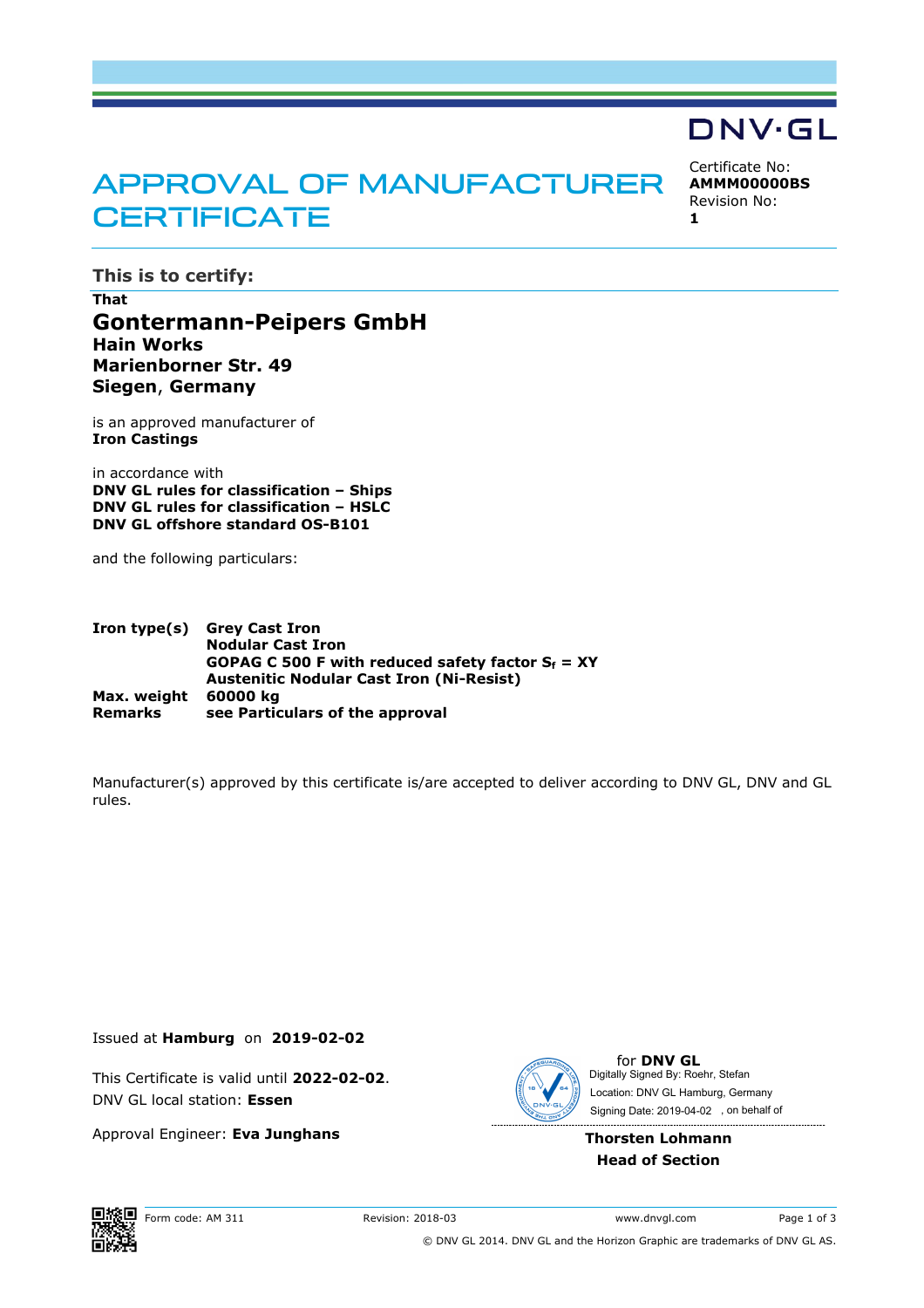Job Id: **263.11-005297-3** Certificate No: **AMMM00000BS** Revision No: **1** 

## **Particulars of the approval**

## **Cast iron**

| <b>Iron</b><br>type | Grade <sup>3)5)</sup>                                                                               | Casting<br>method <sup>1)</sup> | Max.<br>weight<br>[kg] | Max. section /<br>wall thickness<br>[mm] | Heat<br>treatment<br>condition <sup>2)</sup> |
|---------------------|-----------------------------------------------------------------------------------------------------|---------------------------------|------------------------|------------------------------------------|----------------------------------------------|
| Grey                | EN-GJL-200, EN-GJL-250,<br>EN-GJL-300 acc. to EN 1561                                               | KC, SC                          | 60000                  | 1200                                     | AC                                           |
|                     | EN-GJL-200, EN-GJL-250,<br>EN-GJL-300 acc. to EN 1561                                               | ZC                              | 10000                  | 120                                      | AC                                           |
|                     | EN-GJL-200C, EN-GJL-250C,<br>EN-GJL-300C acc. to EN 16482                                           | <b>CC</b>                       | 10000                  | 520                                      | AC                                           |
| Nodular             | GJS-400-15, GJS-400-18,<br>GJS-450-10, GJS-500-7,<br>GJS-600-3, GJS-700-2<br>acc. to EN 1563        | KC, SC                          | 60000                  | 1200                                     | AC, F, P                                     |
|                     | GJS-400-15, GJS-400-18,<br>GJS-450-10, GJS-500-7,<br>GJS-600-3, GJS-700-2<br>acc. to EN 1563        | <b>ZC</b>                       | 10000                  | 100                                      | F, P                                         |
|                     | GJS-400-15C, GJS-400-18C,<br>GJS-450-10C, GJS-500-7C,<br>GJS-600-3C, GJS-700-2C<br>acc. to EN 16482 | CC                              | 10000                  | 520                                      | AC, F, P                                     |
|                     | VL NCI 400, VL NCI 500,<br>VL NCI 600, VL NCI 700,<br><b>VL NCI 800</b>                             | KC, SC                          | 60000                  | 1200                                     | AC, F, P                                     |
|                     | VL NCI 400, VL NCI 500,<br>VL NCI 600, VL NCI 700,<br><b>VL NCI 800</b>                             | CC, ZC                          | 10000                  | 100                                      | AC, F, P                                     |
|                     | <b>Austenitic Cast Iron</b><br>acc. to EN 138354)                                                   | KC                              | 30000                  | 1200                                     | AC, N                                        |
|                     | <b>Austenitic Cast Iron</b><br>acc. to EN 138354)                                                   | <b>ZC</b>                       | 10000                  | 100                                      | AC, N                                        |
|                     | GOPAG C 500 F with reduced<br>safety factor $S_f = XY^{6}$                                          | CC                              | 10000                  | 520                                      | F                                            |

Remarks:

- <sup>1)</sup> SC: Sand casting
	- ZC: Centrifugal casting
	- CC: Continuous casting
	- KC: Chill casting
- 2) AC: As cast
	- F: Ferritizing
	- P: Pearlitizing
	- N: Normalizing
- <sup>3)</sup> Certification of any material applied to classed object shall fulfil the applicable material requirements in the DNV GL class rules